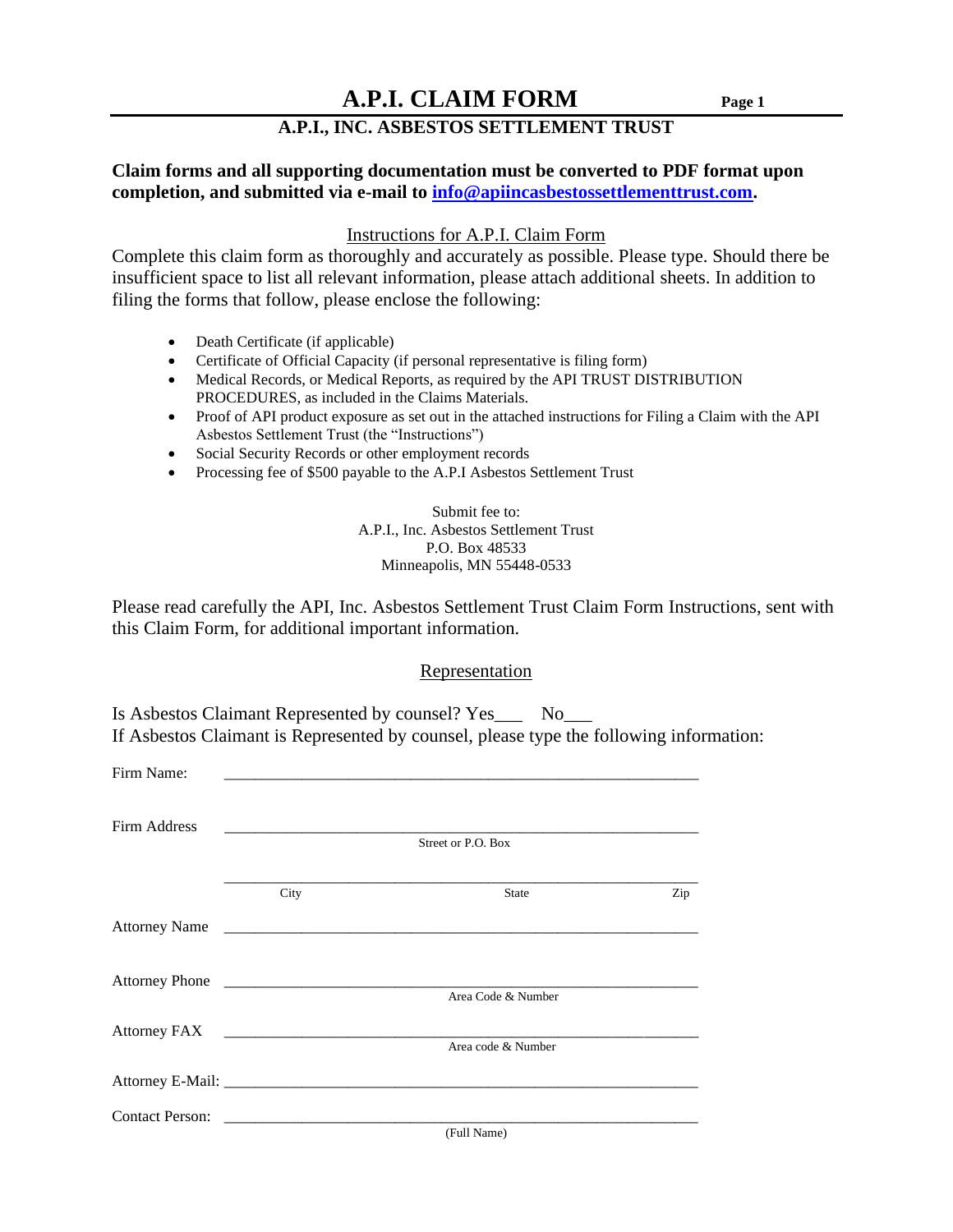# **Part 1: Injured Party Information**

|                                                                                                                                                                                      | <b>FULL NAME</b>                                  |  |          |  |
|--------------------------------------------------------------------------------------------------------------------------------------------------------------------------------------|---------------------------------------------------|--|----------|--|
|                                                                                                                                                                                      | Street/PO Box                                     |  |          |  |
| City                                                                                                                                                                                 | <b>State</b>                                      |  | Zip      |  |
| Gender: Male_________ Female______<br>Date of Birth $\frac{1}{\frac{1}{\frac{1}{\frac{1}{\sqrt{1}}}} \frac{1}{\frac{1}{\sqrt{1}}}}$ Year                                             |                                                   |  |          |  |
|                                                                                                                                                                                      |                                                   |  |          |  |
| 1.3 If the injured party is living and not represented by counsel, please complete the<br>following:                                                                                 |                                                   |  |          |  |
| 1.4 If injured party is <i>deceased</i> : (Death Certificate must be attached)<br>Date of Death $\frac{1}{\text{Month}}$ $\frac{1}{\text{Day}}$ $\frac{1}{\text{Year}}$              |                                                   |  |          |  |
|                                                                                                                                                                                      |                                                   |  |          |  |
| 1.6 If injured party has a personal or official representative other than, or in addition to, his/her<br>attorney, please indicate the following information for the representative: |                                                   |  |          |  |
|                                                                                                                                                                                      |                                                   |  |          |  |
|                                                                                                                                                                                      |                                                   |  |          |  |
| City                                                                                                                                                                                 | <b>State</b>                                      |  | Zip      |  |
| Daytime Phone: $(\_\_)$                                                                                                                                                              |                                                   |  |          |  |
| Official Capacity: I am: Executor: ______ Administrator ______ Guardian ____                                                                                                         |                                                   |  | Trustee_ |  |
|                                                                                                                                                                                      | Certificate of Official Capacity must be attached |  |          |  |
| Certificate of Official Capacity attached? Yes_______________ No_________________                                                                                                    |                                                   |  |          |  |
|                                                                                                                                                                                      |                                                   |  | Other_   |  |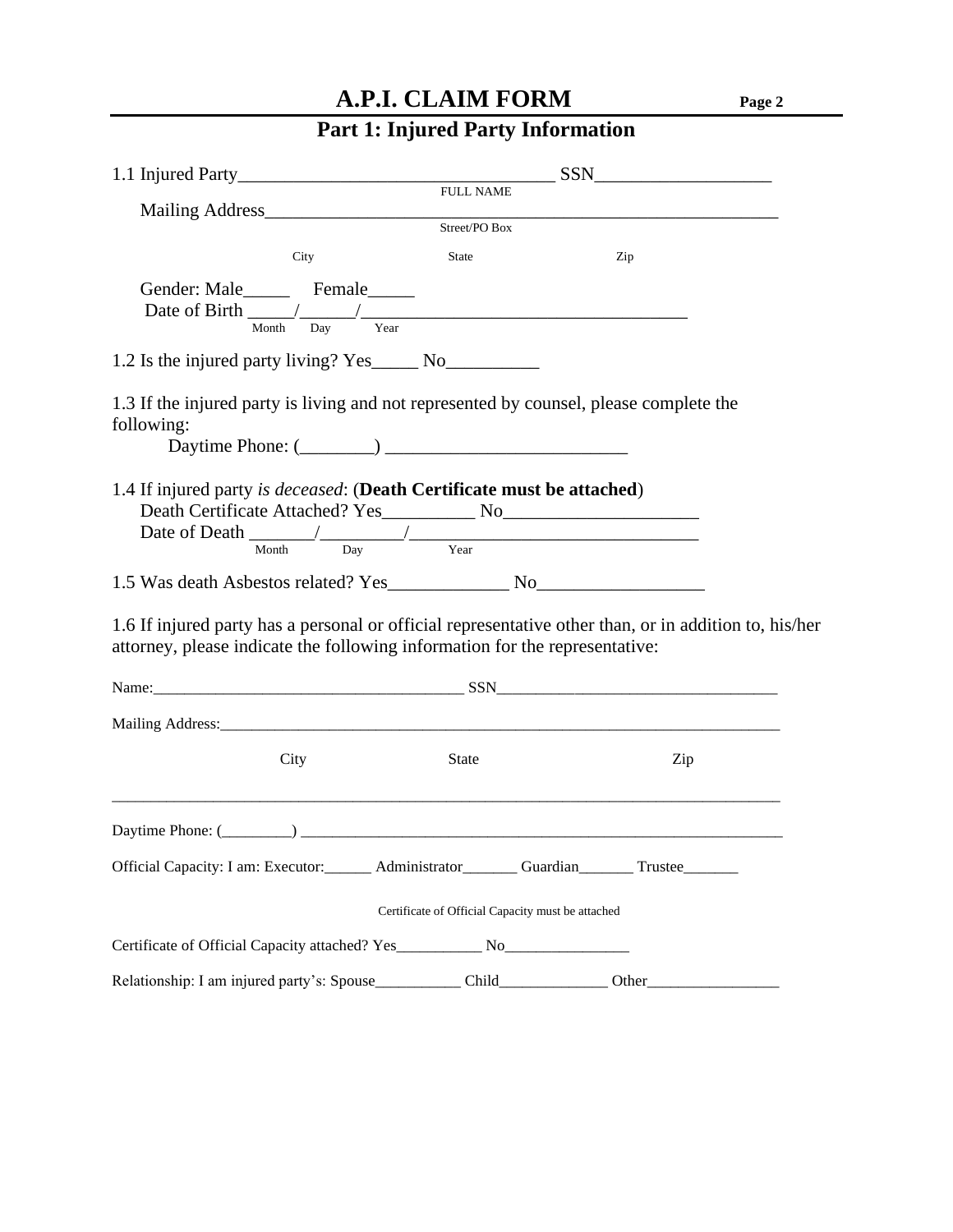#### **Part 2: Diagnosed Asbestos-Related Injuries**

#### 2.1 DISEASE CLAIMED

Place an X next to all injuries below for which the injured party has been diagnosed and for which medical information is provided as described below

| Malignant Mesothelioma | Date of Diagnosis: |
|------------------------|--------------------|
| Lung Cancers           | Date of Diagnosis: |
| <b>Other Cancers:</b>  | Date of Diagnosis: |
| Asbestosis             | Date of Diagnosis: |
| <b>Pleural Disease</b> | Date of Diagnosis: |

#### 2.2 DISEASE DETERMINATION:

Required medical information submitted with this claim:

Category I: Malignant Mesothelioma

- 1. The Injured party must demonstrate by medical report the existence of malignant mesothelioma; and
- 2. The proof of claim must establish a 10-year latency period between the date of first exposure to asbestos and the date of diagnosis of the cancer.

Category II: Asbestos-Related Cancer of the Lung

- 1. The injured party must demonstrate by medical report the existence of primary asbestos-related cancer to the lung; and
- 2. The proof of claim must establish a 10-year latency period between the date of first exposure to asbestos and the date of diagnosis of the cancer.

Category III: Other Cancers

- 1. Injured party must demonstrate by medical report the existence of primary asbestos-related cancer OF ONE of the following sites.
	- a. colo-rectal;
	- b. laryngeal;
	- c. esophageal; or
	- d. pharyngeal; and
- 2. The injured party must demonstrate by medical report the existence of one of the following:
	- a. bilateral interstitial lung disease;
	- b. bilateral pleural disease (thickening or plaques), asbestos-related pleural plaques, or unilateral diaphragmatic plaque; or
	- c. pathological evidence of asbestosis; and
- 3. The proof of claim must establish a 10-year latency period between the date of first exposure to asbestos and the date of diagnosis of the cancer.

Category IV: Asbestosis

- 1. The injured party must submit a diagnosis of asbestosis by a medical doctor; and
- 2. The proof must establish a 10-year latency period between the date of first exposure to asbestos and the date of the diagnosis of the asbestosis.

Category V: Pleural Diseases

- 1. The injured party must document pleural disease (bilateral plaques or thickening) or unilateral diaphragmatic plaque diagnosed on the basis of x-ray, CT scan, HRCT scan or pathological evidence; and
- 2. The proof of claim must establish a 10-year latency period between the date of first exposed to asbestos and the date of diagnosis.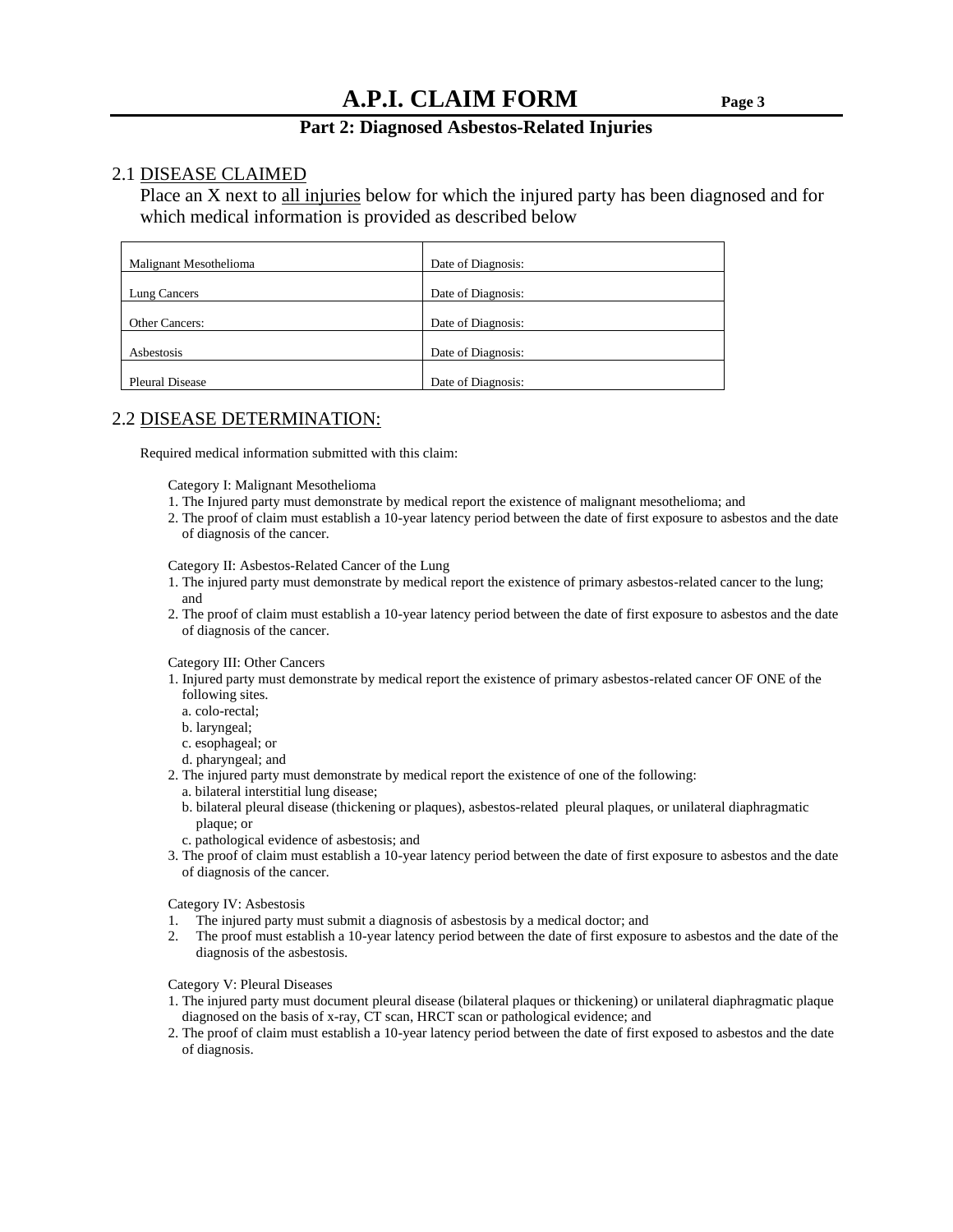#### **Part 2: Diagnosed Asbestos-Related Injuries (continued)**

#### 2.3 SMOKING/TOBACCO HISTORY

Does (has) the injured party (choose one):

Currently Smokes<br>
Formerly Smoked<br>
Never Smoked

#### 2.4 EXTRAORDINARY CLAIM

Do you contend that this claim be treated as an Extraordinary Claim under sec. 5.1 (g) of the API Trust Distribution Procedures (TDP)?

If so, please state whether you consider it an Extraordinary Claim because:

 \_\_\_\_\_\_\_\_\_\_ 1) API's asbestos actually constituted an exceptionally large portion of Claimant's asbestos exposure, If so, please describe  $\overline{O}$ ,  $\overline{O}$ ,  $\overline{O}$ ,  $\overline{O}$ ,  $\overline{O}$ ,  $\overline{O}$ ,  $\overline{O}$ ,  $\overline{O}$ ,  $\overline{O}$ ,  $\overline{O}$ ,  $\overline{O}$ ,  $\overline{O}$ ,  $\overline{O}$ ,  $\overline{O}$ ,  $\overline{O}$ ,  $\overline{O}$ ,  $\overline{O}$ ,  $\overline{O}$ ,  $\overline{O}$ ,  $\overline{O}$ 

 \_\_\_\_\_\_\_\_\_\_ 2)Claimant's damages are exceptionally large and well beyond the normal range. If so, please describe [continue description below as needed]

#### 2.5 EXIGENT HEALTH CLAIMS

Do you contend that this claim be treated as an Exigent Health Claim under sec. 5.1 (l) of the API Trust Distribution Procedures (TDP)?

 $\overline{\phantom{a}}$  , and the contribution of the contribution of the contribution of the contribution of the contribution of the contribution of the contribution of the contribution of the contribution of the contribution of the

 If so, please state that Claimant qualifies in the mesothelioma Disease Category I at sec. 5.1 (c) of the API Trust Distribution Procedures (TDP), OR produce a medical report sufficient to constitute documentation under sec. 5.1 (1) of the TDP.

[continue description below as needed]

#### 2.6 EXTREME HARDSHIP CLAIM:

 Do you contend that this claim be treated as an Extreme Hardship Claim under sec. 5.1 (l) of the API Trust Distribution Procedures (TDP)?

 If so, please describe why Claimant needs exceptional financial assistance on an immediate basis, based on Claimant's expenses and all sources of available income

[continue description below as needed]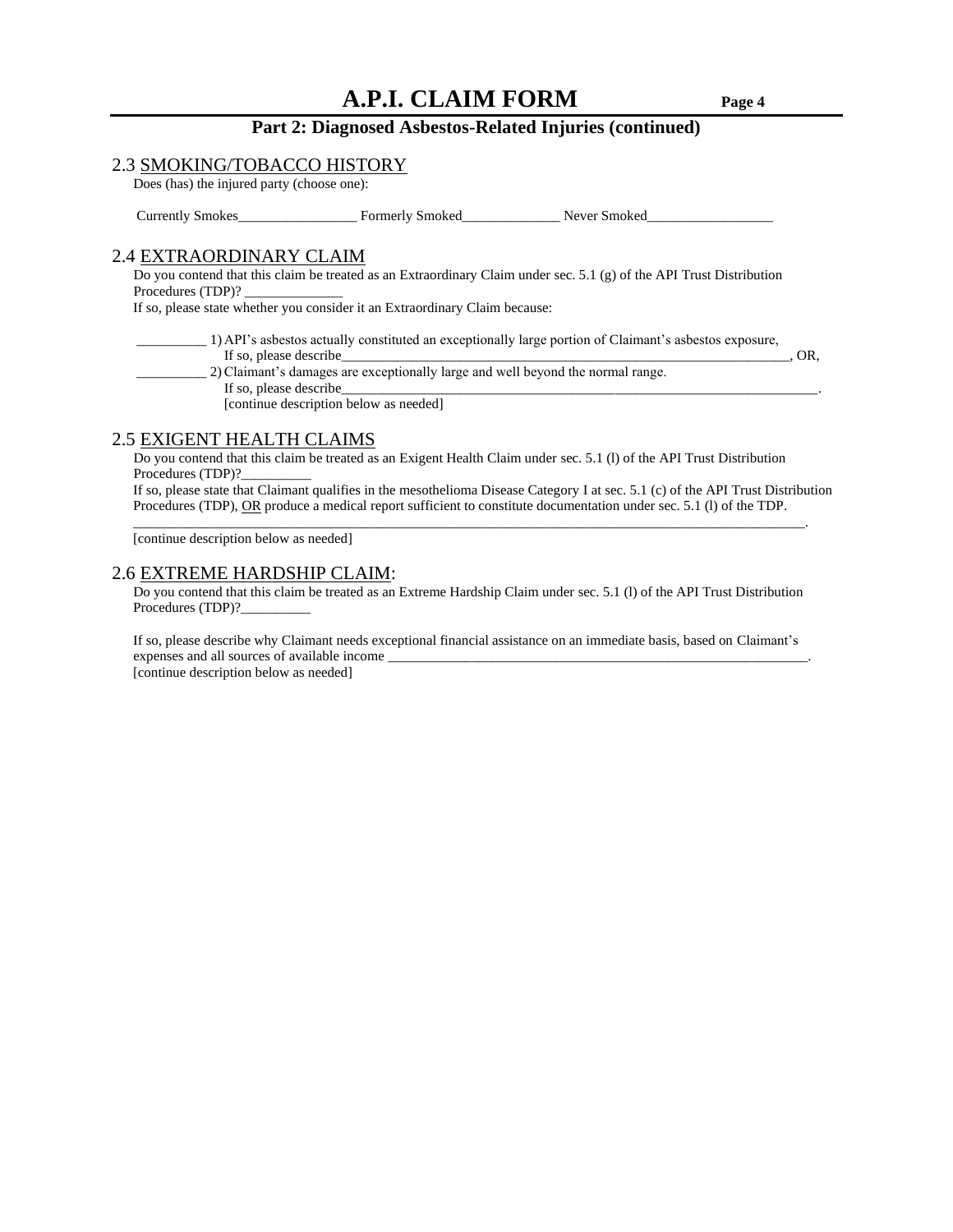### **Part 3: Occupational Exposure to A.P.I. Products**

Proof of A.P.I. product exposure must be enclosed (See Instructions)

- 3.1 Was the injured party's only exposure as an employee of A.P.I.? Yes No
- 3.2 Was the injured party exposed to asbestos-containing products sold, installed, or removed by A.P.I. ? Yes\_\_\_\_ No\_\_\_\_

(If yes to either of the above, and the injured party's employment involved exposure to asbestos products, please refer to that employment when completing the remainder of Part 3 of the claim form).

3.3 Complete the following information for each site where you were exposed to asbestos sold, distributed or installed by A.P.I. (For additional sites, photocopy Page 5, and attach additional pages as necessary):

|     | 3.5 Plant or Site:                                         |         |
|-----|------------------------------------------------------------|---------|
|     | (City)                                                     | (State) |
|     | 3.6 Location within plant or site where exposure occurred: |         |
| 3.7 |                                                            |         |
|     | YY<br>DD.<br><b>MM</b>                                     |         |

3.8 Occupation:

3.9 Industry in which exposure occurred: Circle those which apply:

| Asbestos Abatement  | Petrochemical      | A.P.I. Insulation products distribution                        |
|---------------------|--------------------|----------------------------------------------------------------|
| Chemical            | Insulation         | Non-A.P.I. Asbestos Manufacturing/mining/distribution products |
| Construction trades | Railroad           | Building Occupant/Bystander                                    |
| Iron/steel          | Automotive/ brakes | Other:                                                         |

3.10 How closely did you work with asbestos-containing products or material sold, distributed or installed by A.P.I. at this exposure site only?

\_\_\_\_\_\_\_\_\_\_\_\_\_\_\_\_\_\_\_\_\_\_\_\_\_\_\_\_\_\_\_\_\_\_\_\_\_\_\_\_\_\_\_\_\_\_\_\_\_\_\_\_\_\_\_\_\_\_\_\_\_\_\_\_\_\_\_\_\_\_\_\_

| 1) Worked or resided in a  | 2) Worked in an area of a        | 3) Worked in a specific | 4) Handled API |
|----------------------------|----------------------------------|-------------------------|----------------|
| building where API         | building where API ACM were      | area where API ACM      | ACM            |
| were previously installed, | previously installed and visible | were being installed    |                |
| but not visible.           |                                  | Or removed              |                |
|                            |                                  |                         |                |

3.12 Social Security or other employment records are provided: Yes\_\_\_\_\_\_\_\_ No\_\_\_\_\_\_\_\_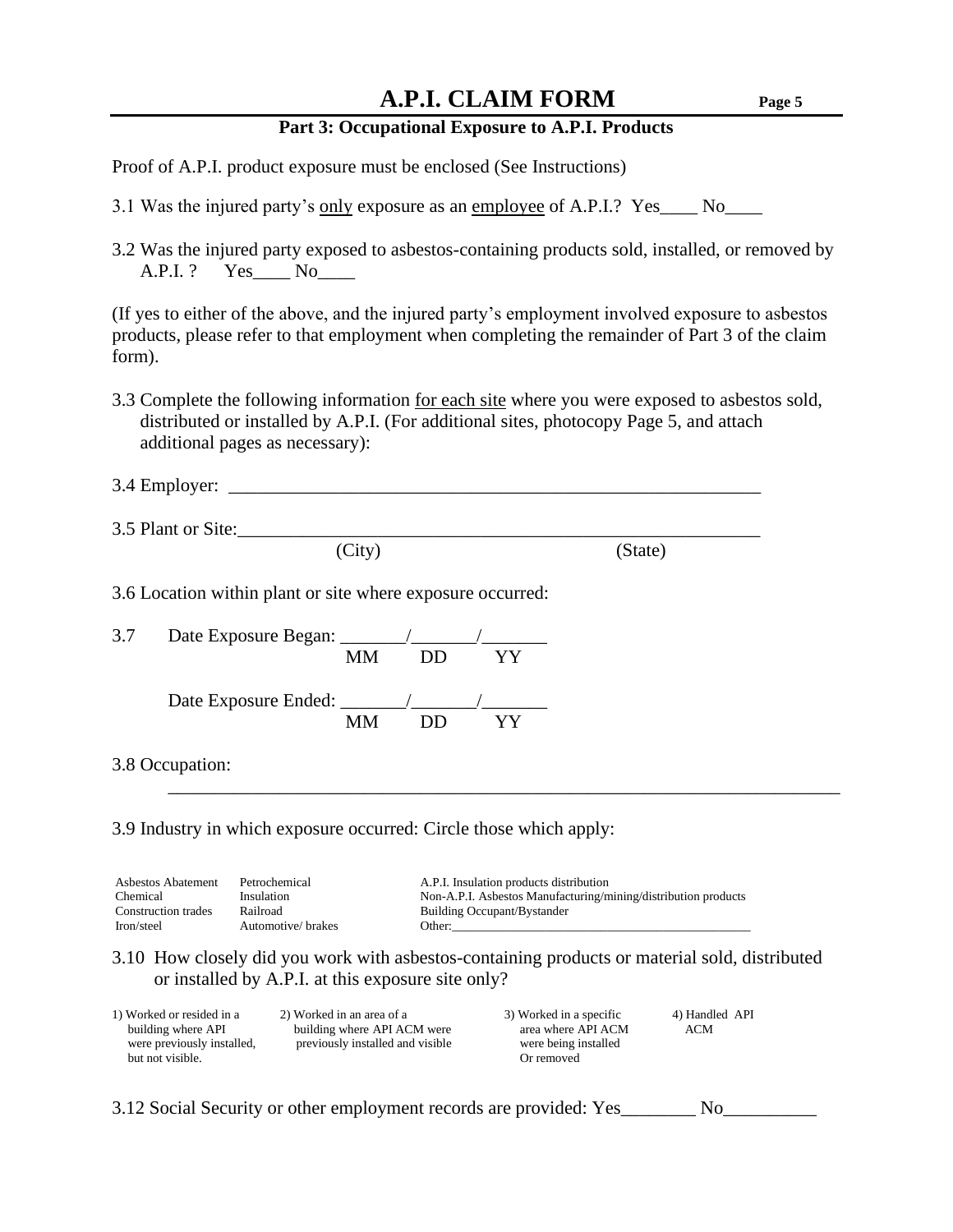# **Part 3 (continued): Additional Occupational Exposure**

Proof of A.P.I. product exposure must be enclosed. (See Instructions)

3.13 Complete the following information for each site where you were exposed to asbestos sold, distributed or installed by A.P.I. (For additional sites, photocopy this page, and attach additional pages as necessary):

|      | $3.14$ Employer: $\_\_$                                     |         |
|------|-------------------------------------------------------------|---------|
|      | 3.15 Plant or Site:                                         |         |
|      | (City)                                                      | (State) |
|      | 3.16 Location within plant or site where exposure occurred: |         |
|      |                                                             |         |
| 3.17 |                                                             |         |
|      | DD<br>MM <b>M</b><br>YY                                     |         |
|      |                                                             |         |
|      |                                                             |         |
|      | MМ<br>DD.<br>YY                                             |         |
|      |                                                             |         |

3.18 Occupation:

3.19 Social Security or other employment records are provided: Yes\_\_\_\_\_\_ No\_\_\_\_\_\_\_\_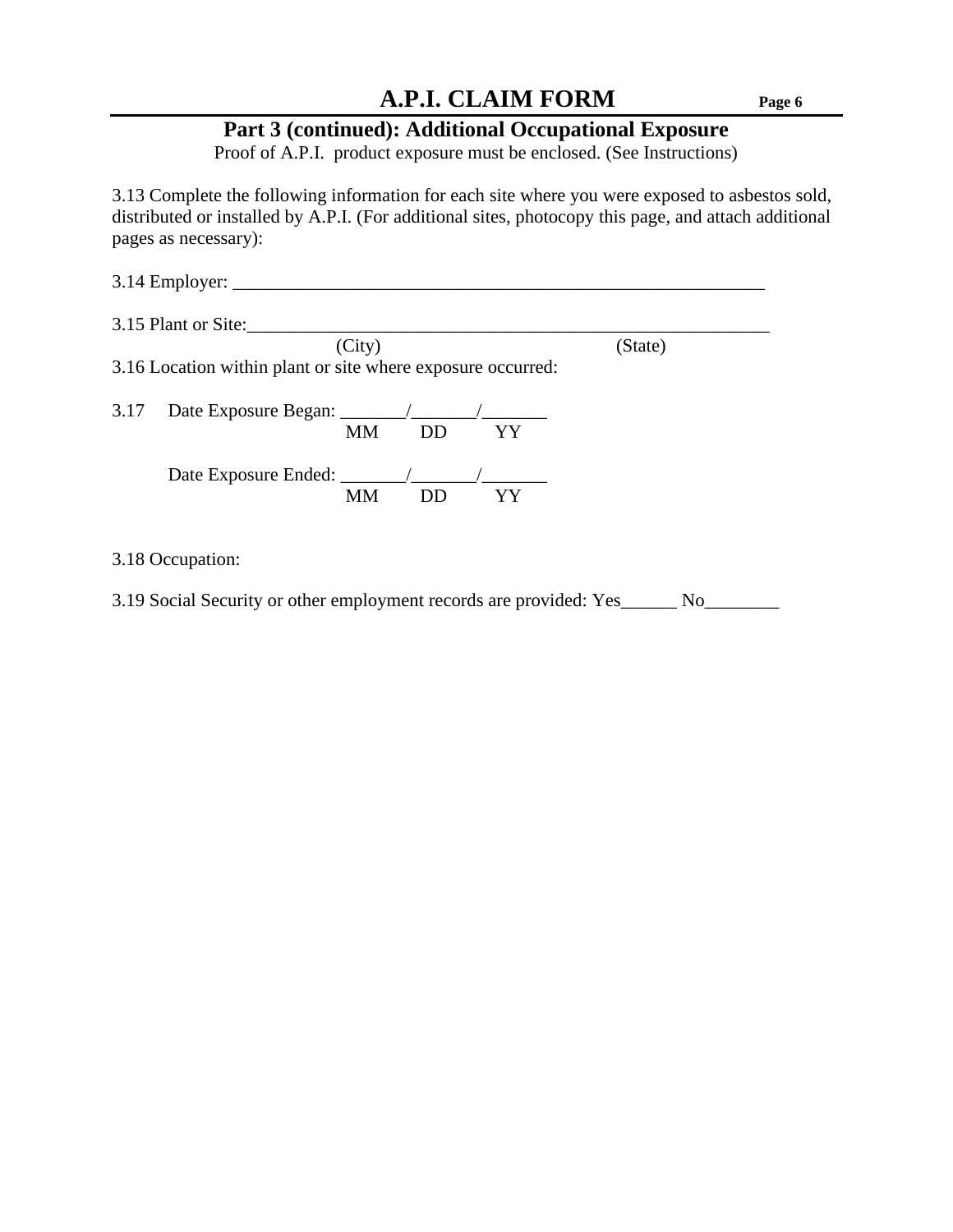### **Part 4: Exposure From an Occupationally Exposed Person**

4.1 Is the Asbestos Claimant alleging an asbestos-related disease resulting solely from exposure to an occupationally exposed person, such as family member (spouse, father, sister, etc.)? Yes\_\_\_\_\_\_\_\_\_ No\_\_\_\_\_\_\_

 $\frac{1}{2}$  , and the set of the set of the set of the set of the set of the set of the set of the set of the set of the set of the set of the set of the set of the set of the set of the set of the set of the set of the set

4.2 Name of occupationally exposed person you to whom you were exposed:

\_\_\_\_\_\_\_\_\_\_\_\_\_\_\_\_\_\_\_\_\_\_\_\_\_\_\_\_\_\_\_

4.3 Social Security number of occupationally exposed person to whom you were exposed:

| 4.4 Date exposure to other person began:                          |                                               |           |           |           |  |
|-------------------------------------------------------------------|-----------------------------------------------|-----------|-----------|-----------|--|
|                                                                   |                                               | <b>MM</b> | <b>DD</b> | <b>YY</b> |  |
|                                                                   |                                               |           |           |           |  |
|                                                                   |                                               | <b>MM</b> | DD        | <b>YY</b> |  |
| 4.6 Relationship:                                                 |                                               |           |           |           |  |
|                                                                   | I am the occupationally exposed individual's: |           |           |           |  |
| Other                                                             | Spouse Child Brother Sister Parent            |           |           |           |  |
|                                                                   | (State Relationship)                          |           |           |           |  |
| 4.7 Describe how injured party was exposed to the A.P.I. Product: |                                               |           |           |           |  |

\_\_\_\_\_\_\_\_\_\_\_\_\_\_\_\_\_\_\_\_\_\_\_\_\_\_\_\_\_\_\_\_\_\_\_\_\_\_\_\_\_\_\_\_\_\_\_\_\_\_\_\_\_\_\_\_\_\_\_\_\_\_\_\_\_\_\_\_\_\_\_\_\_\_\_ \_\_\_\_\_\_\_\_\_\_\_\_\_\_\_\_\_\_\_\_\_\_\_\_\_\_\_\_\_\_\_\_\_\_\_\_\_\_\_\_\_\_\_\_\_\_\_\_\_\_\_\_\_\_\_\_\_\_\_\_\_\_\_\_\_\_\_\_\_\_\_\_\_\_\_ \_\_\_\_\_\_\_\_\_\_\_\_\_\_\_\_\_\_\_\_\_\_\_\_\_\_\_\_\_\_\_\_\_\_\_\_\_\_\_\_\_\_\_\_\_\_\_\_\_\_\_\_\_\_\_\_\_\_\_\_\_\_\_\_\_\_\_\_\_\_\_\_\_\_\_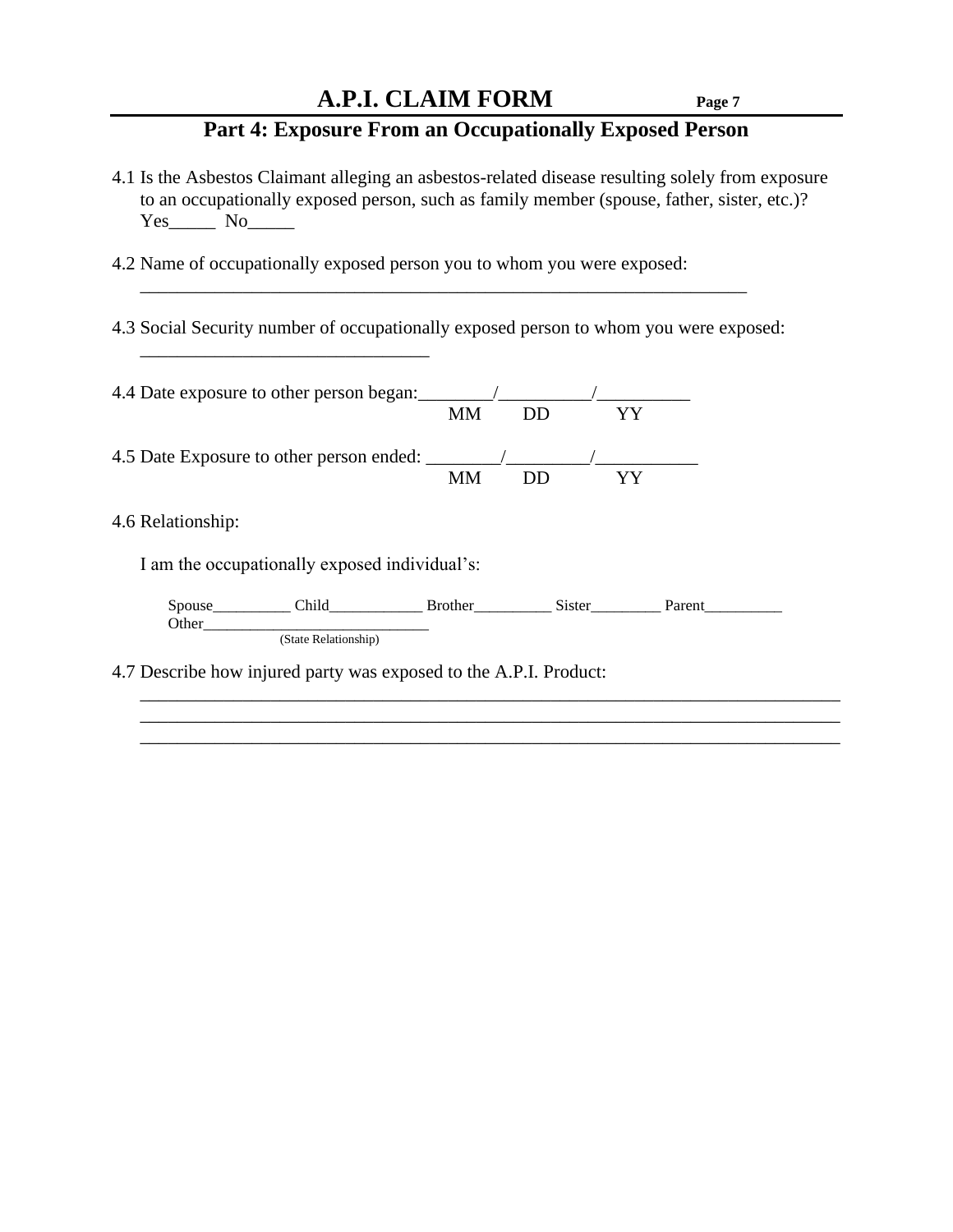| 5.1 Has a lawsuit ever been filed on behalf of the injured party? Yes______ No______              |
|---------------------------------------------------------------------------------------------------|
| 5.2 Was A.P.I. named as a defendant? Yes _________ No_________                                    |
| 5.3 State in which the suit was originally filed:                                                 |
| 5.4 Name of the court in which suit was originally filed:                                         |
| 5.5 Date on which the suit was originally filed: ________________________________<br>MM DD<br>YY. |
| 5.6 Has injured party received settlement money from A.P.I. ? Yes_____ No______                   |
| 5.7 What is the current status of this suit?                                                      |
| Pending Judgment Dismissed Settled                                                                |

### **Part 6: Certification**

6.1 The following documents are submitted with this claim form (please check all that apply):

| Death Certificate (If applicable)                                                         |
|-------------------------------------------------------------------------------------------|
| Certificate of official capacity (If representative is filing form)                       |
| Medical Records as required by the TDP                                                    |
| Supplemental medical determination from another trust(s) (discretionary)                  |
| Proof of A.P.I. Insulation Company product exposure as set out in the Instructions Motion |
| Social Security or other employment records                                               |

6.2 Processing Fee:

Have you included with this claim form payment of the \$500 filing fee? Yes\_\_\_\_ No\_\_\_\_\_ The filing fee must be received by the Trust prior to the processing of a claim.

6.3 All claims must be signed by the Asbestos Claimant or the person filing on his/her behalf (such as the personal representative or attorney)